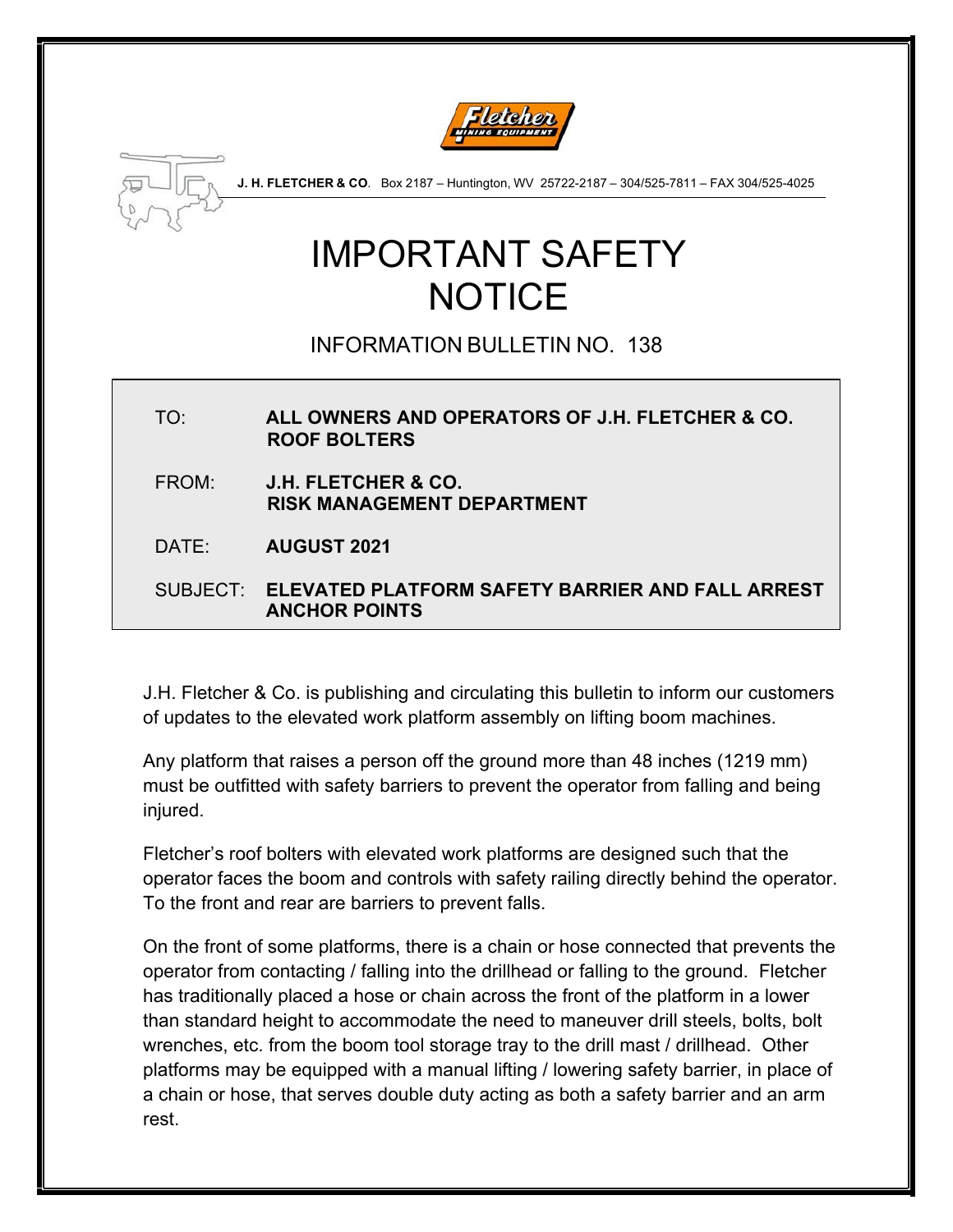On the rear of most platforms, there is a manual lifting / lowering safety barrier installed to prevent the operator from falling out of the platform. Some machines may be equipped with a latching chain in place of a manual lifting / lowering safety barrier. The graphic below depicts a typical elevated work platform assembly on a lifting boom machine.



THIS DOCUMENT, WHOLE OR IN PART, MAY NOT BE REPRODUCED IN ANY FORM WITHOUT THE WRITTEN CONSENT OF J.H. FLETCHER & CO.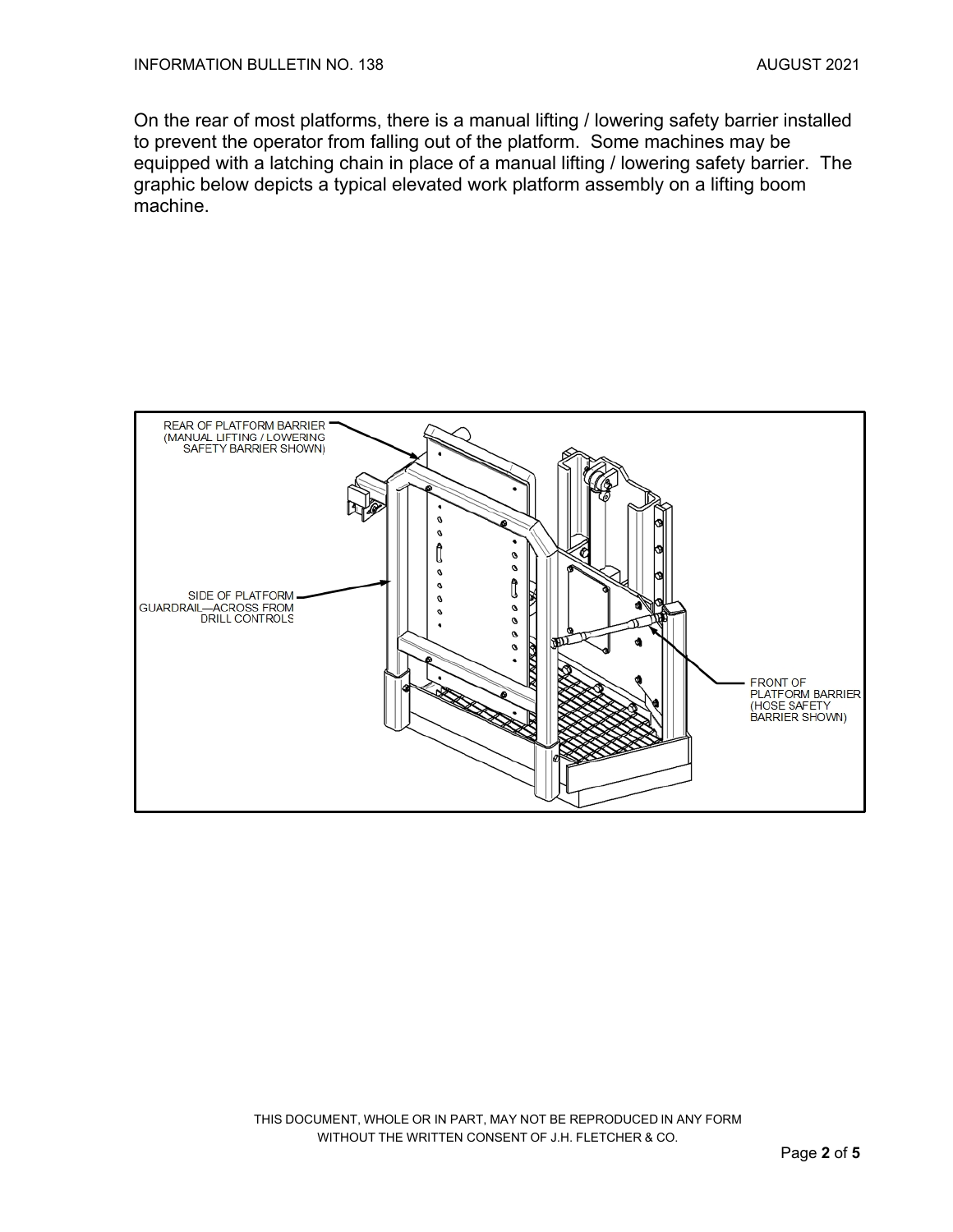## INFORMATION BULLETIN NO. 138 AUGUST 2021

J.H. Fletcher & Co. has reviewed all previous safety barrier designs and has developed a new design that will be installed on all new lifting boom machines with elevated work platforms. This will become the new standard. The new design replaces previous safety barriers (chains, hoses, or manual lifting / lowering safety barriers) at both the front and rear of the platform. The new design is a spring loaded, inward swinging door that allows a maximum 9 inch (229 mm) vertical space and is small enough to prevent someone from falling out of the platform. The vertical space is large enough to be able to maneuver drill steels and bolts from the horizontal tool storage tray to the drill mast / drillhead. See the graphic below.



J.H. Fletcher & Co. recommends that all elevated work platforms be inspected for safety barriers at the front and rear of the platform to ensure the safety barriers are installed as originally provided. Ensure all operators are aware and trained that these safety barriers must be in the proper position when the platform is elevated. To determine what barriers were originally installed on the machine, look at the machine specific Parts Catalog for the platform assembly, or contact J.H. Fletcher & Co.'s Service Department. If any safety barriers are missing, modified, or not working properly, do not use the elevated work platform until OEM safety barriers are reinstalled.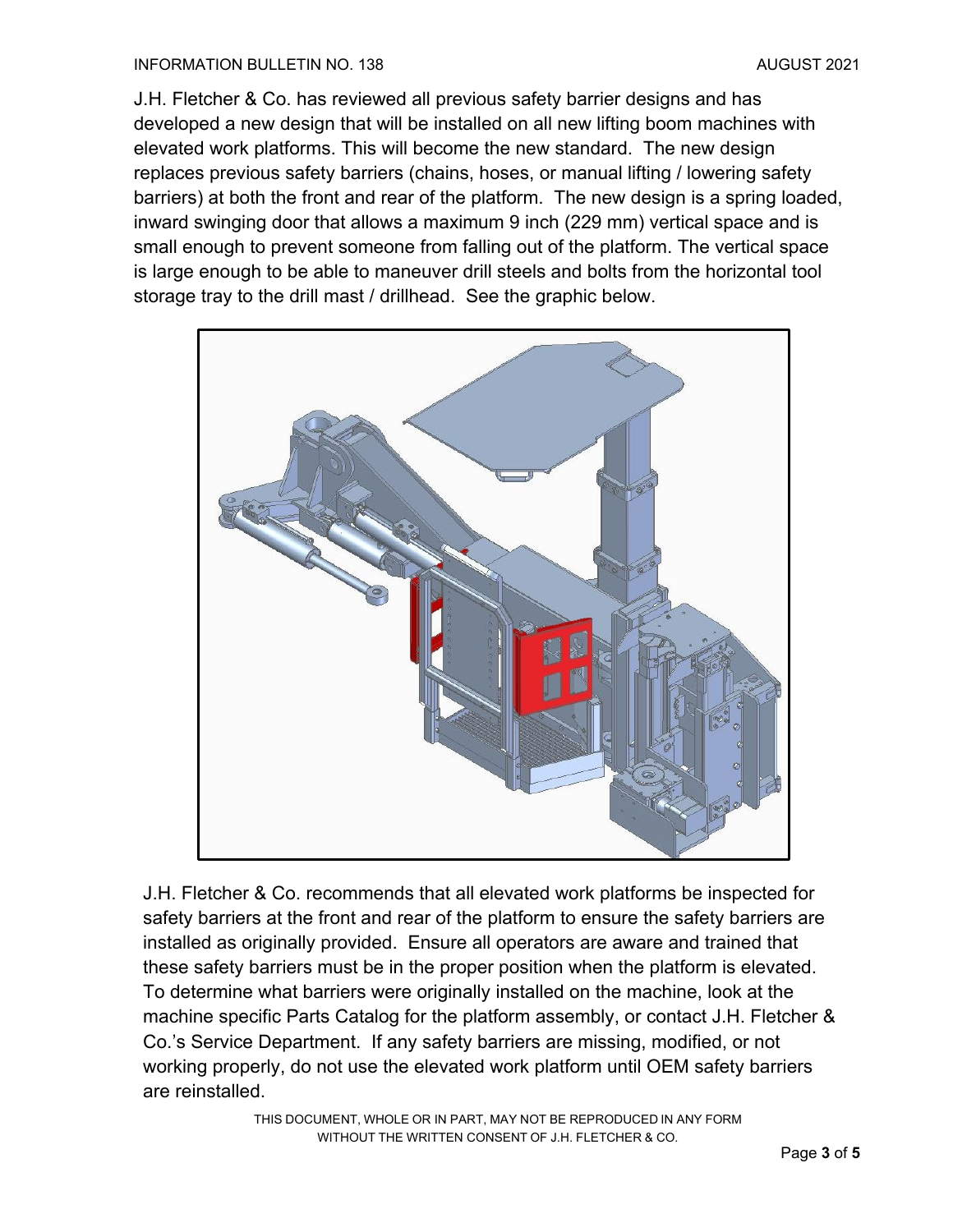The newly designed safety barrier can be retrofitted to existing equipment. The new safety barriers are an enhancement and a recommended upgrade for all existing elevated work platforms. J.H. Fletcher & Co. requests that this upgrade be installed as soon as practical. To order a new safety barrier kit (swinging doors), contact J.H. Fletcher & Co.'s Parts Department. When doing so, please provide the machine's serial number(s), and reference this bulletin. Because J.H. Fletcher & Co. builds customized equipment, there is not a single part number kit that will cover all machines. The Parts Department will collaborate with engineering to determine the proper part number(s) for the machine.

In addition to safety barriers, J.H. Fletcher & Co. is installing tie off points for fall arrest / fall restraint systems on all elevated work platforms, new or rebuilt, that leaves Fletcher's facility or one of our authorized rebuilders.



J.H. Fletcher & Co. does not provide the fall arrest / restraint lanyard or harness. The mine must perform a risk assessment to determine if personal fall protection equipment (PFPE) is required, and if required, provide the appropriate PFPE for the job.

The appendix provides additional details concerning the fall arrest system which can be found in the Operator's Manual for machines with elevated work platforms.

For either of these upgrades, let the Parts Department know if there are any potential issues installing underground, such as the inability to weld. If you would like a J. H. Fletcher representative to visit and ensure proper installation of the safety barrier or fall arrest system tie off point, please don't hesitate to ask.